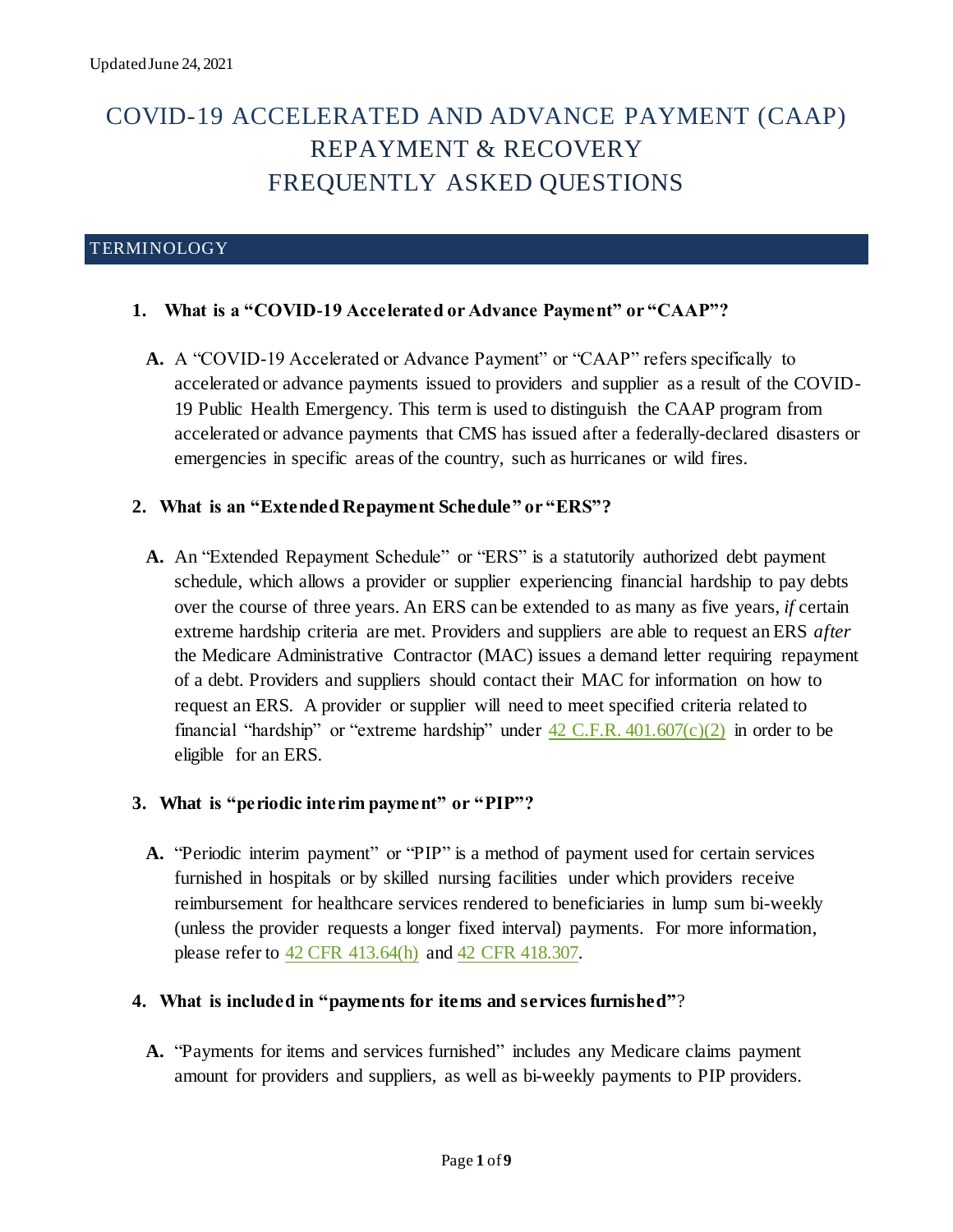## **5. What does "CAAP Recoupment" mean?**

**A.** "CAAP Recoupment" means the recovery by CMS of any outstanding CAAPs, prior to the issuance of demand letters, by reducing present or future Medicare payments owed to providers and suppliers who are able to bill the program. The amounts withheld are applied to a related outstanding CAAP balance. Consistent with the *Continuing Appropriations Act, 2021 and Other Extensions Act*, following one year from the date a CAAP was issued, CMS will recover at 25% over an 11 month period, and then will recover at 50% over a six month period. CAAP recoupment will end 29 months from the date CMS first issued a CAAP to a provider or supplier. In addition, CMS will recoup CAAP amounts from providers and suppliers that share a TIN consistent with its authority under section 1866(j)(6) of the Social Security Act.

## REPAYMENT GENERALLY

- **6. Is the repayment process for COVID-19 Accelerated and Advance Payments (CAAPs) the same as the repayment process for other accelerated and advance payments?**
- **A.** Yes, the CAAP repayment process leverages the existing repayment and recoupment processes that CMS uses to recover other accelerated and advance payments, as well as Medicare overpayments. This includes CMS' processes for adjusting payments to providers and suppliers with the same Tax Identification Number to address Medicare obligations. In this case, CMS tailored its current processes to reflect the requirements outlined in the *Continuing Appropriations Act, 2021 and Other Extensions Act*, which specifies the timeline, recoupment percentages, and interest rate that CMS must use. By enacting a CAAP recovery procedure, Congress provided additional financial relief to distressed providers and suppliers who received CAAPs during this public health emergency.

#### RECOUPMENT

## **7. When will CAAP recoupment begin?**

**A.** CAAP recoupment will begin for a provider or supplier one year after CMS issued a CAAP disbursement to that provider or supplier. In certain circumstances, this date may be different from the date the provider or supplier actually received the funds, given that a provider or supplier's bank may have internal rules or processes that would affect when a provider or supplier received funds. As the first CAAPs were issued on March 30, 2020, CMS began recoupment for providers and suppliers that received these first CAAPs on March 30, 2021.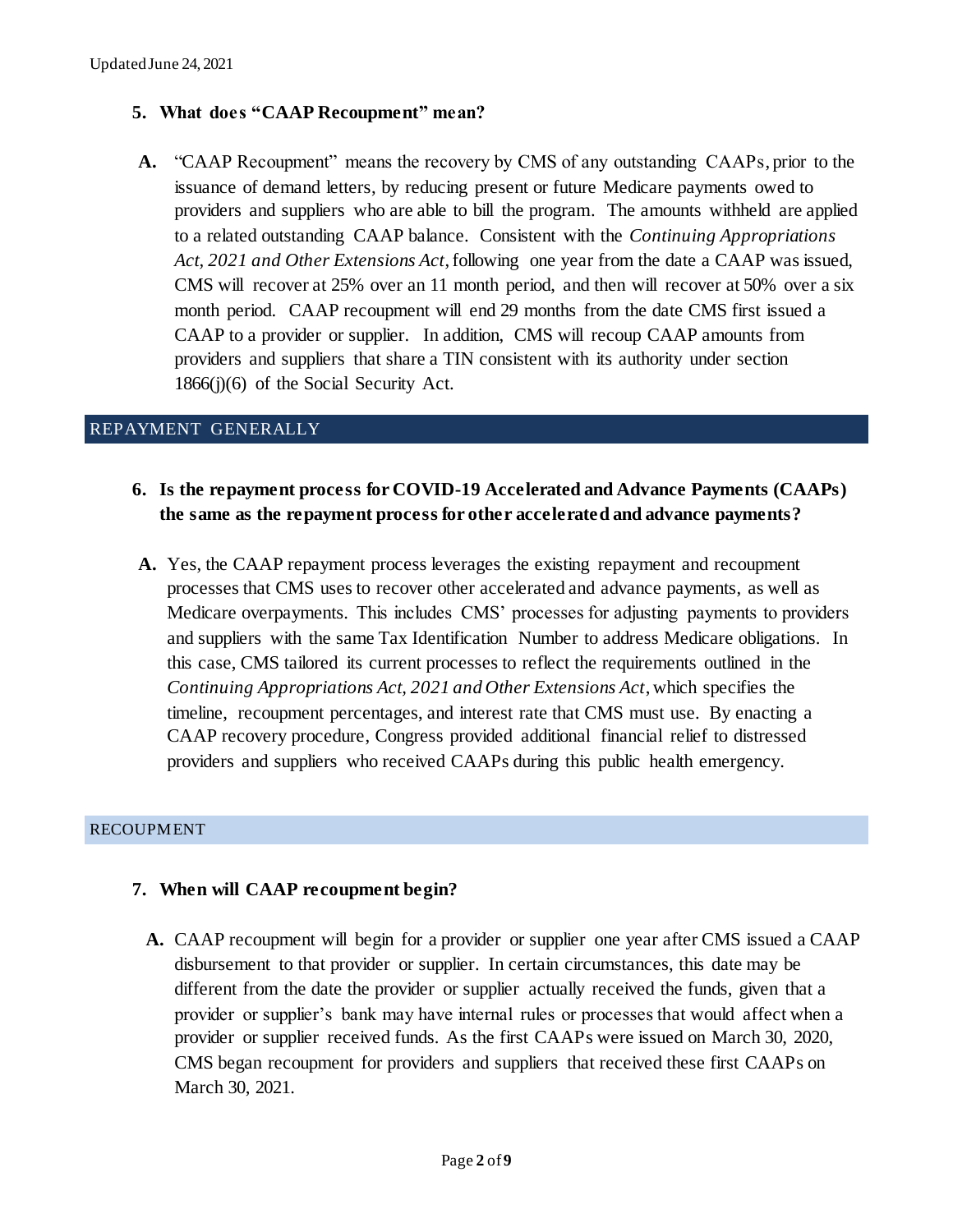## **8. How long will my Medicare payments be recouped?**

**A.** The repayment terms outlined in the *Continuing Appropriations Act, 2021and Other Extensions Act* specify that for the first 11 months after repayment begins, repayment will occur through an automatic recoupment of 25% of all Medicare payments otherwise owed to the provider or supplier. At the end of the 11 months, the statute specifies that the recoupment rate will increase to 50% for six months.

At the end of the six months (29 months from the initial issuance of the CAAP), the MAC will determine if a CAAP balance remains, and, if so, issue a demand letter requiring full repayment of any remaining balance. As part of the *Continuing Appropriations Act, 2021, and Other Extensions Act,* Congress lowered the interest rate to 4% on any outstanding overpayment balance due at the end of the 29-month recoupment period. If payment is not received within 30 days after the provider or supplier receives the demand letter, interest will accrue at the rate of 4% from the date the demand letter was issued. Interest will be assessed for each full 30-day period that the balance remains unpaid.

# **9. How will CAAP recoupment work if a provider or supplier shares a Tax Identification Number with other providers or suppliers?**

- **A.** Normally, if a provider or supplier owes money to Medicare and that provider or supplier shares a Tax Identification Number (TIN) with other providers or suppliers, CMS will recoup from *all* of the providers and suppliers who share that TIN. CMS will recoup CAAPs using this same recoupment method and CMS will ensure that the recoupment percentages and timeframes specified in the *Continuing Appropriations Act*, *2021 and Other Extensions Act* apply as follows:
	- $\triangleright$  For providers and suppliers who are part of an organization that has multiple Provider Transaction Account Numbers (PTANs) or CMS Certification Numbers (CCNs) associated with a single Tax Identification Number (TIN), CMS will group *all* the PTANs/ CCNs located within each MAC jurisdiction under the TIN for purposes of recoupment. This grouping will include providers and suppliers for whom CAAP recovery has not yet begun. This grouping will also include providers and suppliers who did not receive CAAPs at all.
	- $\triangleright$  For the first 11 months, CMS will recoup a maximum of 25% from all eligible payments owed to providers and suppliers under the same TIN in the same MAC jurisdiction every time the MAC issues Medicare payments.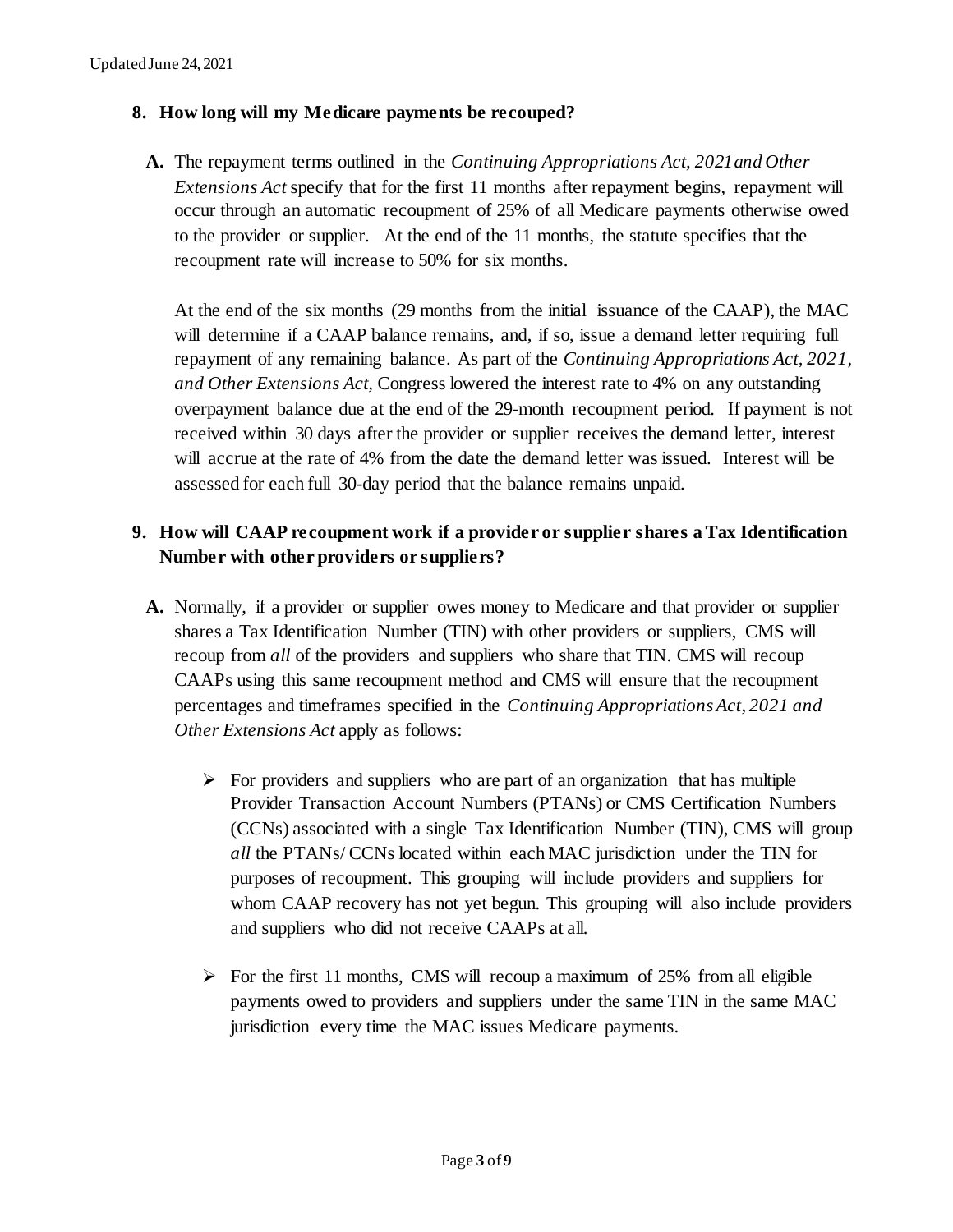- ➢ After 11 months, CMS will recoup a maximum of 50% from all eligible payments owed to providers and suppliers in the same MAC jurisdiction each time the MAC issues Medicare payments. Recoupment at 50% will continue for six months.
- $\triangleright$  If a balance remains after the recoupment period ends, CMS will issue an individual demand letter for each CAAP, as each CAAP reaches 29 months from the date that CAAP was issued.

Note: Part A providers and Part B suppliers may share a TIN, but CAAP recoupment for Part A providers will occur separately from the recoupment for Part B suppliers.

# **10.What happens if I share a TIN with a provider or supplier who switches to the 50% recoupment level before I am scheduled to switch?**

**A.** For providers and suppliers who are part of an organization that has multiple Provider Transaction Account Numbers (PTANs) or CMS Certification Numbers (CCNs) associated with a single Tax Identification Number (TIN), CMS will recoup a maximum of 25% for the first 11 months after the date the first CAAP payment was issued for the entire TIN. After 11 months, the recoupment rate will increase to 50% for all providers and suppliers who share that TIN. As a general rule, CMS will recoup a maximum of 50% for the following six months.

# **11.If I have an Extended Repayment Schedule in place, or owe other Medicare debts, and I received CAAP funds, how will repayment of my CAAP funds interact with repayment of my other Medicare debt?**

**A.** CMS will ensure that recouped funds are first applied to existing Extended Repayment Schedules and outstanding (non-CAAP) Medicare debts before any portion of Medicare claims payments are recouped and applied to CAAP amounts due during the CAAP recoupment period. Please see the Terminology section above for a description of Extended Repayment Schedules.

## **12. Can I extend how long recoupment will continue instead of getting a demand letter?**

**A.** No, the *Continuing Appropriations Act, 2021 and Other Extensions Act* lays out the CAAP recovery process. Recoupment automatically begins one year after issuance of the CAAP payment. The statute provides that the recoupment process ends 29 months after issuance of the CAAP payment.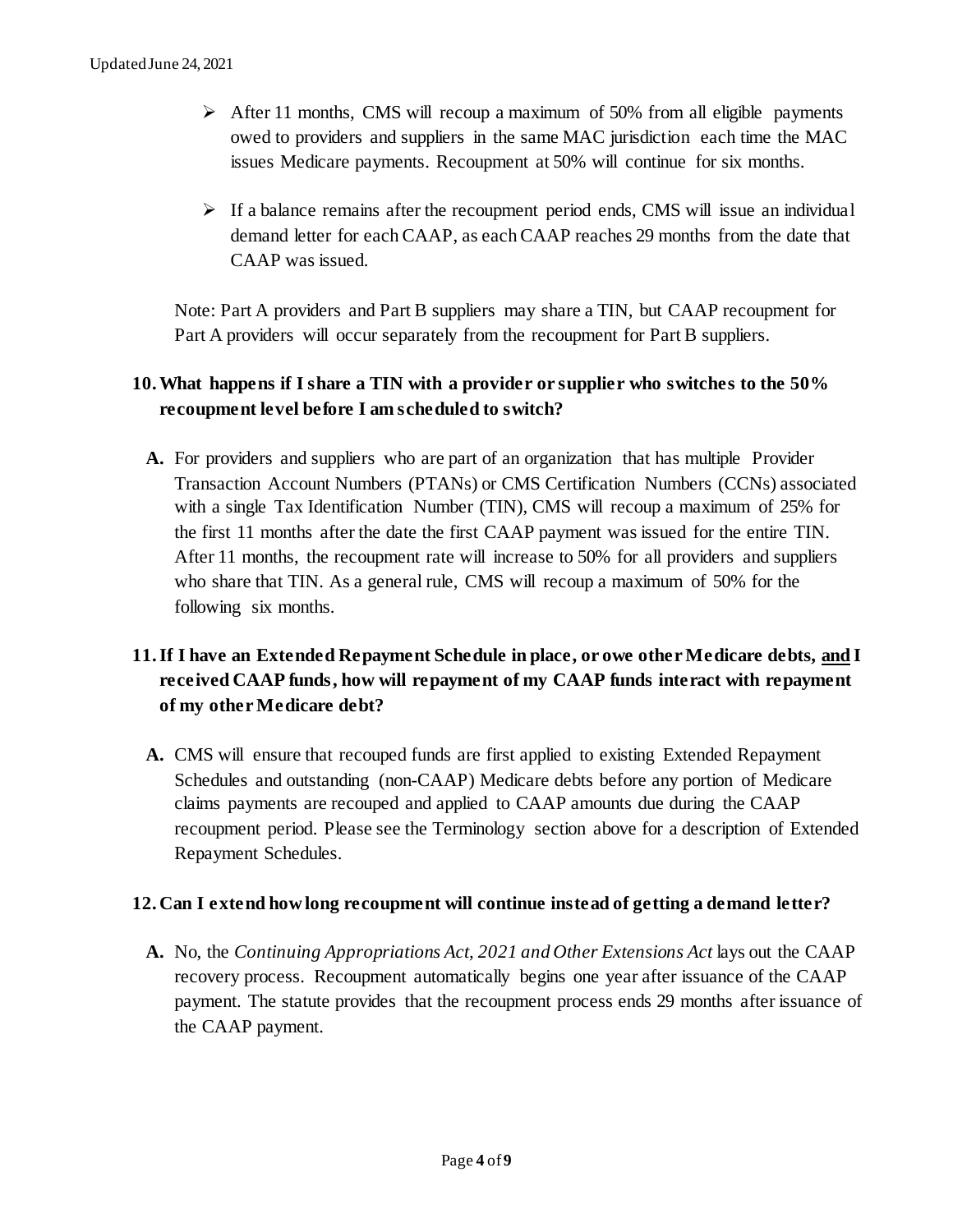# **13. Can I request a reduction in the CAAP recoupment percentage or defer CAAP recoupment?**

**A.** No, CMS will not reduce the CAAP recoupment percentage or defer CAAP recoupment at the request of a provider or supplier. The terms for CAAP recovery are specified by Congress in the *Continuing Appropriations Act, 2021 and Other Extensions Act*.

## **14.What happens if I still owe CAAP amounts after the recoupment period ends?**

**A.** After the recoupment period has ended (29 months after the issuance of a CAAP), CMS will issue a demand letter to a provider or supplier with an outstanding CAAP balance. If the CAAP balance is not fully repaid within 30 days, interest will accrue at the rate of 4% on the outstanding balance, starting from the date the demand letter was issued. Interest will be assessed for each full 30-day period that the balance remains unpaid.

Once a demand letter has been issued, CMS will employ its normal overpayment recovery processes. These recovery processes will include recoupment at 100% until the remaining CAAP balance is paid in full. For providers and suppliers who share a TIN, CMS will recoup at 100% from all providers and suppliers who share that TIN, consistent with the agency's statutory authority under section 1866(j)(6) of the Social Security Act to recoup payments from providers and suppliers who share a TIN.

After a demand is issued, providers and suppliers may request an extended repayment schedule, as described in Question 18, if they would like to pursue additional repayment flexibilities.

Note for providers and suppliers who share a TIN and owe an outstanding CAAP balance: a demand letter will be issued for *each* CAAP when it reaches the 29-month mark.

## PAYING OFF THE BALANCE

# **15.If I have made a voluntary lump sum repayment, how do I confirm the balance I owe, if any?**

**A.** Providers and suppliers may contact their assigned MAC to confirm an outstanding CAAP balance.

## **16. Can I pay off the entire CAAP balance after recoupment begins? If yes, how?**

**A.** Yes, providers and suppliers can submit lump sum payments to pay off their entire CAAP balance. Please contact your MAC for instructions on how to make lump sum payment(s)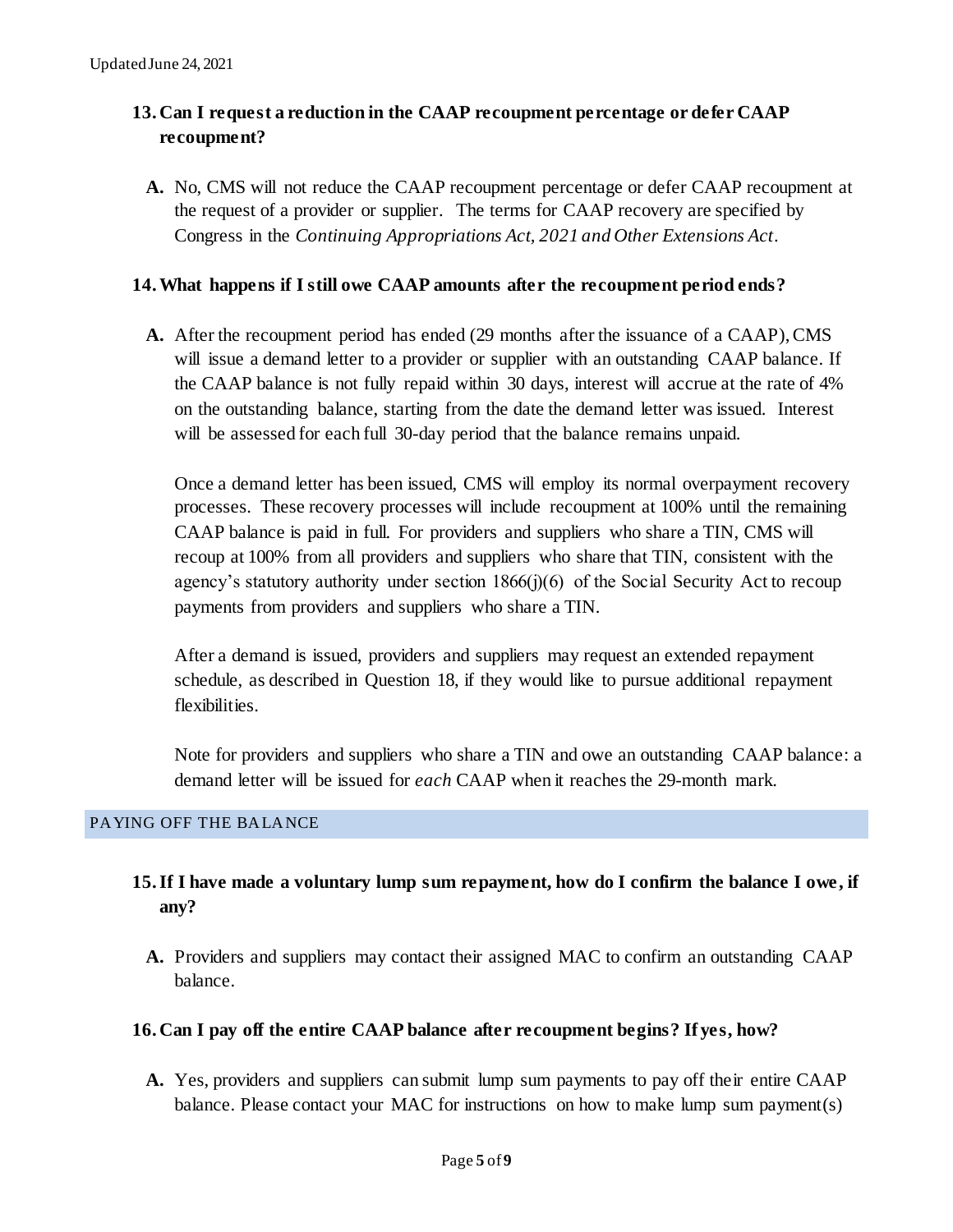of your CAAP balance(s). You may also make a partial lump sum payment, however, CAAP recoupment will continue for recovery of the remaining balance per the terms in the *Continuing Appropriations Act, 2021 and Other Extensions Act*.

# **17.I received a demand letter requiring reimbursement for my CAAP balance. What interest rate applies?**

**A.** In the *Continuing Appropriations Act, 2021 and Other Extensions Act*, Congress established a lower interest rate of 4% to apply to outstanding CAAP balances. If a provider or supplier receives a demand letter and the CAAP balance listed on the demand letter is not repaid within 30 days, interest will accrue at the rate of 4% from the date the MAC issued the demand letter for that CAAP. Interest will be assessed for each full 30-day period that the balance remains unpaid.

## **18. Can I request an Extended Repayment Schedule? If so, when can I request one?**

**A.** Yes, providers and suppliers are able to submit a request for an Extended Repayment Schedule (ERS) to their assigned MAC *after* they receive a demand letter requiring reimbursement of an outstanding CAAP balance. Since Congress specified the CAAP recoupment terms, providers and suppliers cannot request an ERS for their outstanding CAAP balance *until* they receive this demand letter 29 months from the date the CAAP was issued. A provider or supplier would need to meet specified criteria for financial "hardship" or "extreme hardship" under  $42 \text{ C.F.R. } 401.607(c)(2)$  in order to be eligible for an ERS. Each MAC's website has information on how to submit such a request, as well as information on criteria that must be met in order for MACs to approve requests for ERSs.

## PERIODIC INTERIM PAYMENT (PIP) PROVIDERS

## **19.How will repayment work for Periodic Interim Payment (PIP) providers?**

**A.** The repayment process applicable to bi-weekly PIP payments will begin one year from the date the provider received their CAAP. Once the repayment process begins, for the first 11 months, bi-weekly payments and any other payments made to PIP providers will be at a rate of 25% to repay their CAAP payments. After 11 months, if a CAAP balance still remains, payments will continue to be recouped at 50% for an additional six months. Part A PIP providers will have 29 months from the date the CAAP was issued to repay the balance, prior to the issuance of a demand letter requiring repayment of any balance owed within 30 days. If a PIP provider receives a demand letter, and the CAAP balance listed on the demand letter is not repaid within 30 days, interest will accrue at the rate of 4% from the date the MAC issued the demand letter for that CAAP. Interest will be assessed for each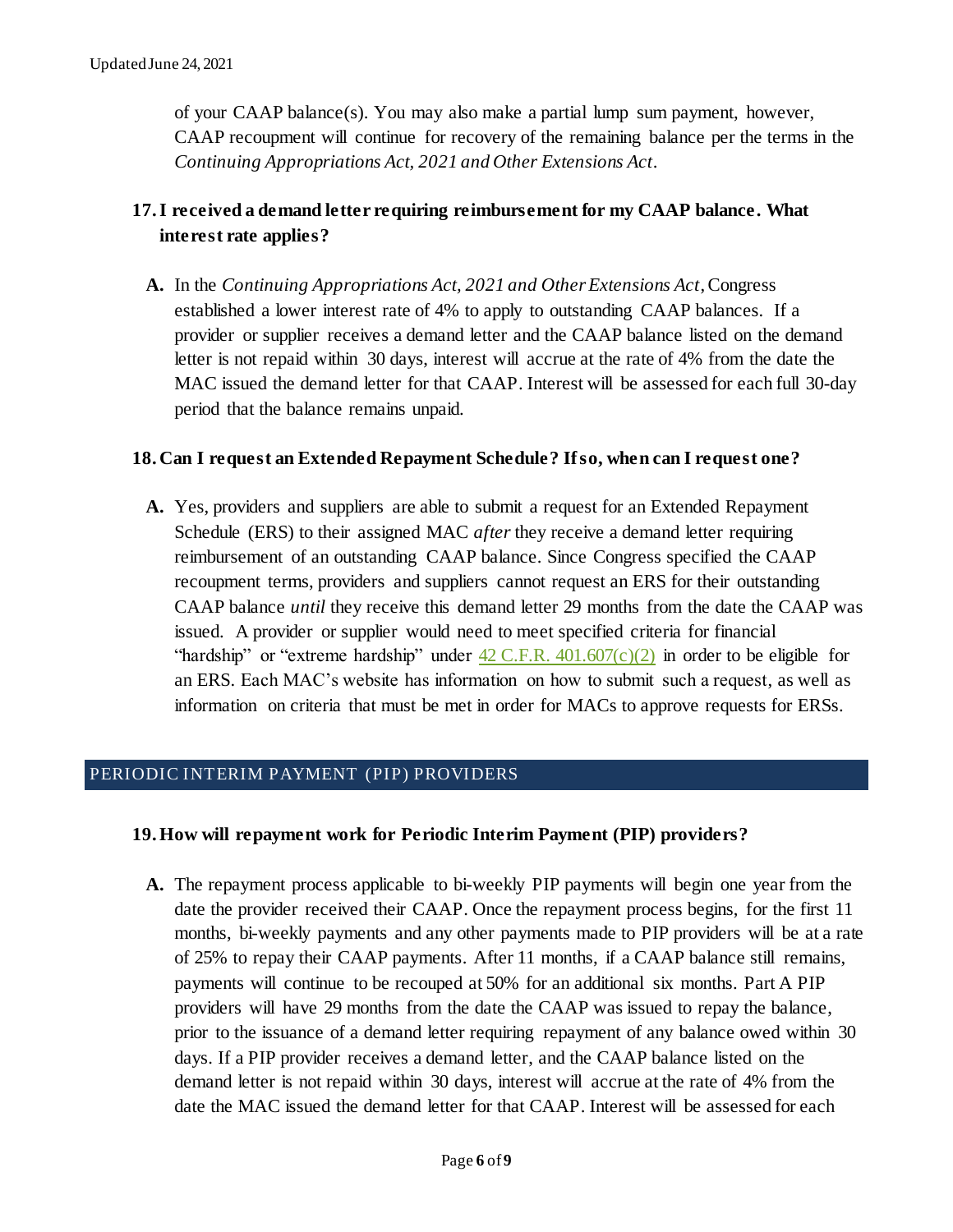full 30-day period that the balance remains unpaid. CAAP payments will not be included in the reconciliation and settlement of final cost reports. Please see the Terminology section for a description of periodic interim payment.

## COST REPORT IMPACTS

#### **20.How will CAAPs be treated on the cost report?**

**A.** CAAPs will not be included in the reconciliation and settlement of final cost reports.

#### QUESTIONS ON RECOUPMENT OF CAAP AMOUNTS DUE

## **21.I did not receive a CAAP disbursement under my NPI/ PTAN, why are my payments being recouped?**

**A.** Providers and suppliers' payments may be recouped for a variety of reasons, including the recovery of existing overpayments unrelated to CAAP amounts due. Additionally, other PTANs and CCNs associated with the same TIN may have outstanding Medicare overpayments or outstanding CAAP balances. Please see the answer to question 9 above. Providers and suppliers are encouraged to contact their MAC for clarification about its CAAP and/or other Medicare overpayment balances that may be due.

## **22.I have already repaid my entire CAAP. Why am I not receiving Medicare payments?**

**A.** There are several reasons why a provider or supplier may not be receiving Medicare payments, which depend upon particular circumstances, such as post-demand recoupment. For example, a provider or supplier's Medicare payments can be held for failure to file a cost report timely, or because payments are being fully recouped to recover other Medicare debt. Providers and suppliers experiencing this situation are encouraged to contact their MAC for clarification.

## **23.I believe CMS has recouped more than the CAAP amount I received. How do I get more information about it?**

**A.** Providers and suppliers should contact their MAC to receive current CAAP balance and payment information.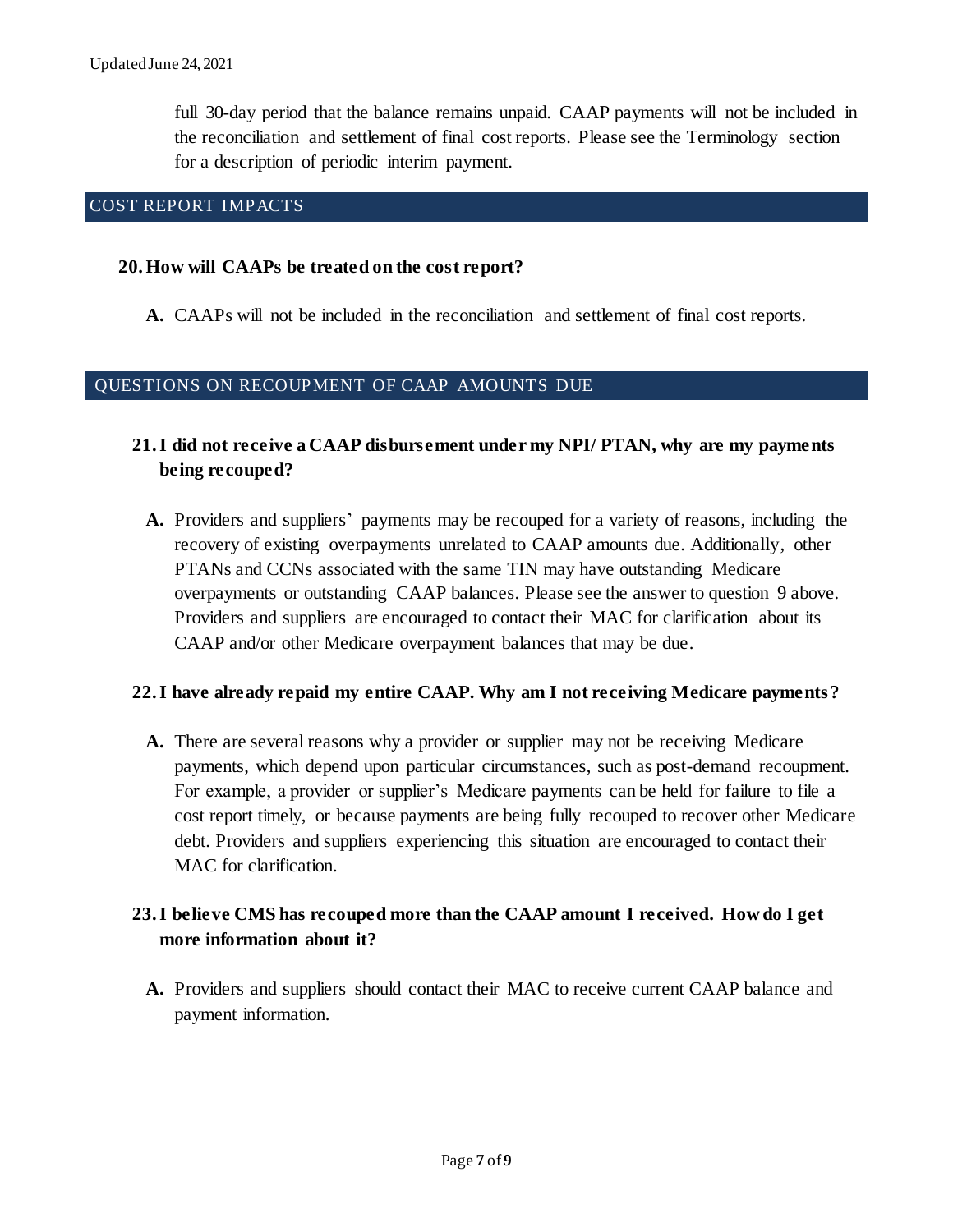#### FINANCIAL CONCERNS AND BANKRUPTCY

#### **24. Are there any CAAP repayment alternatives?**

**A.** No, there are no alternatives to the repayment terms specified in the *Continuing Appropriations Act, 2021 and Other Extensions Act*. However, as addressed in the answer to question number 18 above, *after* the recoupment period ends and a provider or supplier receives a demand letter for any remaining CAAP balance due, the provider or supplier may contact their MAC to request an Extended Repayment Schedule (ERS). A provider or supplier would need to meet specified criteria related to financial "hardship" or "extreme hardship" under  $42$  C.F.R.  $401.607(c)(2)$  in order to be eligible for an ERS.

#### **25.I have filed for bankruptcy. What should I do if I owe CAAP amounts?**

**A.** Providers and suppliers who have filed for bankruptcy must notify their MAC, so that CMS can properly address Medicare financial obligations in accordance with Medicare statutes and regulations and the Bankruptcy Code. For additional information, please see [https://www.cms.gov/Medicare/Medicare-Fee-for-Service-Payment/Bankruptcy.](https://www.cms.gov/Medicare/Medicare-Fee-for-Service-Payment/Bankruptcy) 

#### PROVIDER OR SUPPLIER UNABLE TO BILL MEDICARE OR CEASING OPERATION

#### **26.How will CMS recover my CAAP if I am no longer able to bill the Medicare program?**

**A.** If a provider or supplier is no longer able to bill the Medicare program, then CMS will be unable to recoup according to the terms of the *Continuing Appropriations Act, 2021, and Other Extensions Act.* As a result, CMS may issue a demand letter for the balance of any CAAP disbursement. For example, a provider or supplier who has been revoked or deactivated may receive a demand letter requiring repayment of the balance in full if the provider or supplier is no longer able to bill Medicare.

After the issuance of a demand letter, CMS would use its normal overpayment collection procedures to recover this debt. This would include referral of any unpaid overpayment to the Department of Treasury after 120 days so that Treasury would be able to continue to pursue recovery of this debt.

#### **27.What actions will CMS take if I am closing my business permanently?**